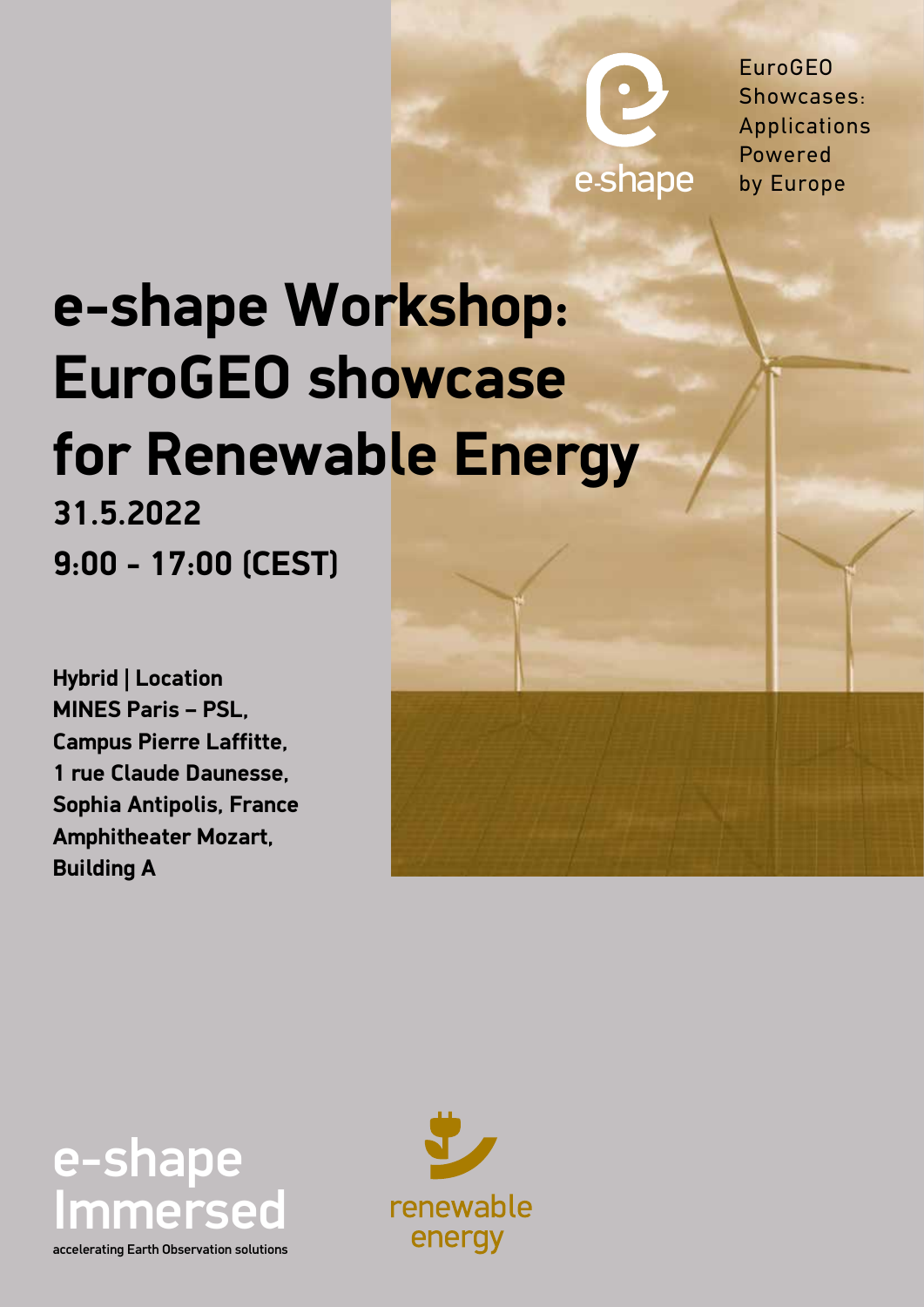o support the clean energy transition of<br>the European Green Deal, the sector of<br>Renewable Energy, from education and<br>research to industry, public decision-making o support the clean energy transition of the European Green Deal, the sector of Renewable Energy, from education and and citizens can largely lean on the opensource business-compliant Earth Observation (EO) access to data and supported by cloud facilities provided by the European program Copernicus.

The workshop "e-shape Workshop: EuroGEO showcase for Renewable Energy", in the framework of the on-going Horizon 2020 project e-shape (described in the section below), will be held on May 31st 2022 and will take place in the Campus Pierre Laffitte, MINES Paris in Sophia Antipolis, France. It will be organized as a hybrid workshop, allowing face to face interaction along with participation through a videoconference system.

> To invite other Copernicus EO-based applications or prototypes developers in the domain of Renewable Energy with identified users, opening the scope to other renewable sources such as marine, biomass, hydroelectric, geothermal, etc. but also

The workshop aims at bringing together actors of the value chain from the Earth Observation to Renewable Energy with current or emerging applications based on Copernicus to answer the need of the renewable energy industries and decisionmaking. This workshop echoes a previous workshop Copernicus4Energy organized by the EU DG-GROW in 2017.

> To have an updated overview of the current and emerging Copernicus offers in terms of data, information and cloud services with a focus on the renewable energy sector.

> To present the four pilots of the e-shape showcase "Renewable Energy", in the domain of solar and wind energies, in interaction with some of their identified end-users (see next session for more information), empowering dedicated co-design approaches developed within e-shape.

considering different time scales, from historical to climate projection and different spatial scales from a worldwide coverage to local regions of interest.

> To discuss the way forward to develop new applications based on Copernicus to support the clean energy transition of the European Green Deal and supporting EuroGEO.

### **About this Webinar**

## **Objectives**

➞ WindSight | First class input data for wind energy models, Torsten Bondo,

site for a combined floating wind

ine Power Systems, TBC

DEA, Novelthis, TBC

tric grids, SILVANUS, H2020, TBC:

 $\n **av** sector: A few examples of practical applications\n **invariant**$ ne Copernicus Climate Change Service,

estinE Core Platform ecosystems,

Chiara Solimini, EUSPA

ergy, Maria Berdhal, DG Defis, TBC

amework to upscale EO derived application,

| Registration                                                                                               |
|------------------------------------------------------------------------------------------------------------|
| Welcome and presentation of e-s                                                                            |
| Presentation of the Showcase 3: F                                                                          |
|                                                                                                            |
| Session 1, part 1 (15 min $+$ 5 mi                                                                         |
| → nextSENSE: solar energy nowd<br>Stelios Kazadzis, PMOD WRC                                               |
| $\rightarrow$ High photovoltaic penetration a<br>Coupling to FlexiGIS, Suzanne '                           |
| $\rightarrow$ High photovoltaic penetration a<br>for solar variability assessmen                           |
| Coffee break                                                                                               |
| Session 1, part 2 (15 min + 5 mi                                                                           |
| $\rightarrow$ Merging offshore wind product                                                                |
| $\rightarrow$ WindSight   First class input da                                                             |
| $\rightarrow$ Finding the best deployment si<br>and wave energy system, Marir                              |
| → Tidal Energy Assessment - TID                                                                            |
| $\rightarrow$ Wildfire management for elect                                                                |
|                                                                                                            |
| Session 2 (15 min + 5 min Q&A)                                                                             |
| $\rightarrow$ Climate services for the energy<br>developed in the context of the<br>Carlo Buontempo, ECMWF |
| $\rightarrow$ Copernicus Data Access $\otimes$ Des<br>Eric Monjoux, ESA                                    |
| → EUSPA and Cassini program, Cl                                                                            |
| $\rightarrow$ Copernicus and renewable ene                                                                 |
| $\rightarrow$ EuroGEO as a collaborative fra<br>Jean Dusart, DG RTD                                        |
| Coffee break                                                                                               |
| Session 3: Open discussion and                                                                             |
|                                                                                                            |

shape, Prof. Thierry Ranchin

Renewable Energy, Prof. Philippe Blanc

### 1**in Q**®A)

 $\nu$  nextems  $\otimes$  short-term forecasting system,

at urban scale: Energy Modeling Application: Weyand and Jethro Betcke, DLR

at urban scale: near on-the-fly Service ent and forecasting, Philippe Blanc, ARMINES

#### $\sin 9$ 20 - 13:00  $\mu$

cts, Merete Badger, DTU

#### 16:00 - 16:50 **Session 3: Open discussion and Q&A**

anchin

# **Agenda**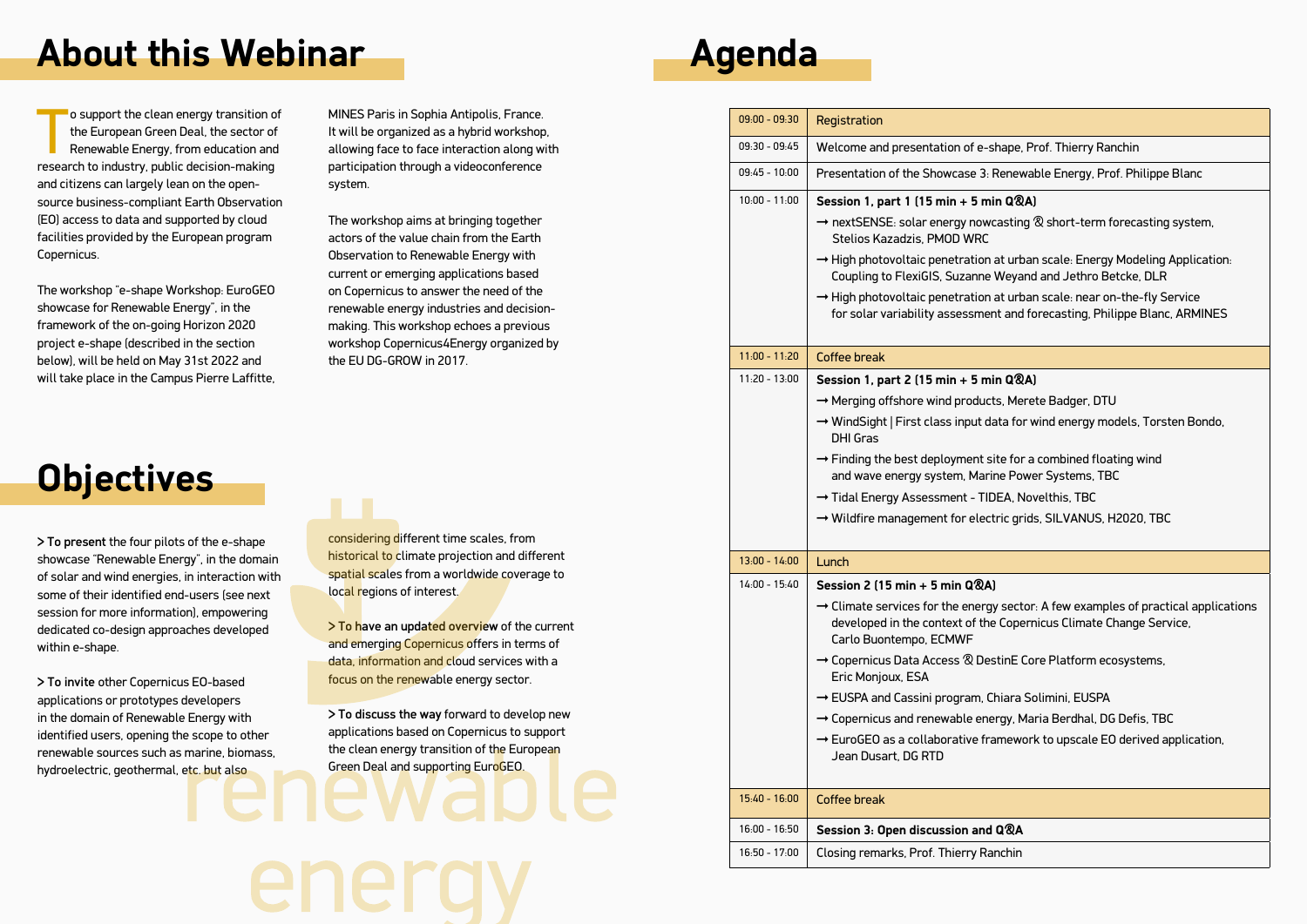The on-going Horizon 2020 project [e-shape \(](https://e-shape.eu)2019-2023) aims at bringing together decades of public investment in Earth Observation (EO) supported by recent cloud capabilities offered by the Data and Information Access Services (DIAS) into services for the decision-makers, the citizens, the industry, and the researchers. It allows Europe to position itself as global force in EO through leveraging Copernicus, making use of existing European capacities, and improving user uptake of the data from GEO assets.

The project e-shape is meant to be a support to the EuroGEO, dealing with seven showcases of societal challenge: agriculture, health, renewable energy, ecosystem, water, disasters, and climate.

The e-shape showcase "Renewable Energy" is contributing notably to the UN Sustainable Development Goal 7 (SDG7) and to the initiative *[GEO VENER](https://www.earthobservations.org/documents/gwp20_22/GEO-VENER.pdf)*, engaging collaborations between research centers, data providers, DIAS, and end-users from research, industries, decisionmakers and citizens to provide from different Copernicus and other European EO sources, innovative and technology mature products and services for renewable energy development and management.

**The showcase is composed of four pilots, including one on-boarded in 2020.Two pilots are dealing with Solar Energy and the two others with Wind Energy.**

### **Fast Facts**

### **e-shape Showcase 3 | Renewable Energy**

> The [first pilot on Solar Energy](https://e-shape.eu/index.php/showcases/pilot3-1-nextsense-solar-energy-nowcasting-and-short-term-forecasting-system), named NextSense, led by PMOD/WRC and NOA, provides continuous monitoring and shortterm forecasting of solar energy in realtime for Europe and North Africa.

> The [second pilot on Solar Energy](https://e-shape.eu/index.php/showcases/pilot3-2-high-photovoltaic-penetration-at-urban-scale), led by ARMINES and DLR, is focused on high photovoltaic penetration at urban scale and provides services for historical and forecasted time series of power output of fleets of distributed PV at urban scale and integration to FlexiGIS, the opensource GIS-based platform for modelling energy systems and flexibility options in urban areas.

> The [first pilot on Wind Energy](https://e-shape.eu/index.php/showcases/pilot3-3-merging-offshore-wind-products), led by DTU, is dedicated to offshore wind energy and provides high-resolution wind maps in near-real-time and resource maps combining images from the heritage of European SAR and scatterometer missions.

> The [second pilot on Wind Energy](https://e-shape.eu/index.php/showcases/pilot-3-4-windsight-first-class-input-data-for-wind-energy-models), led by DHI GRAS and on-boarded into e-shape on 2020, is providing EO-based first class data for on-shore wind to ensure optimal wind resource estimations from the combination of Copernicus Sentinel 1 and 2.

**MINES ParisTech** Campus Pierre Laffitte 1 rue Claude Daunesse, F-06904 Sophia Antipolis VALBONNE



The premises of MINES ParisTech, where the meeting will take place, are located at the Technological Park of Sophia-Antipolis, in the South of France. It is 20 km from the city of Nice. The airport connection is Nice.



## **Τhe Venue in Sophia Antipolis**





**Ζoom participation** <https://us06web.zoom.us/j/81087482102?pwd=TVZFQjRKaVZxalB4d0ZnOHJXY29jUT09>

**Passcode:** e-shapeSC3 **Webinar ID:** 810 8748 2102 **Passcode:** 3761709415

### **AMPHITHEATER MOZART, Building A**